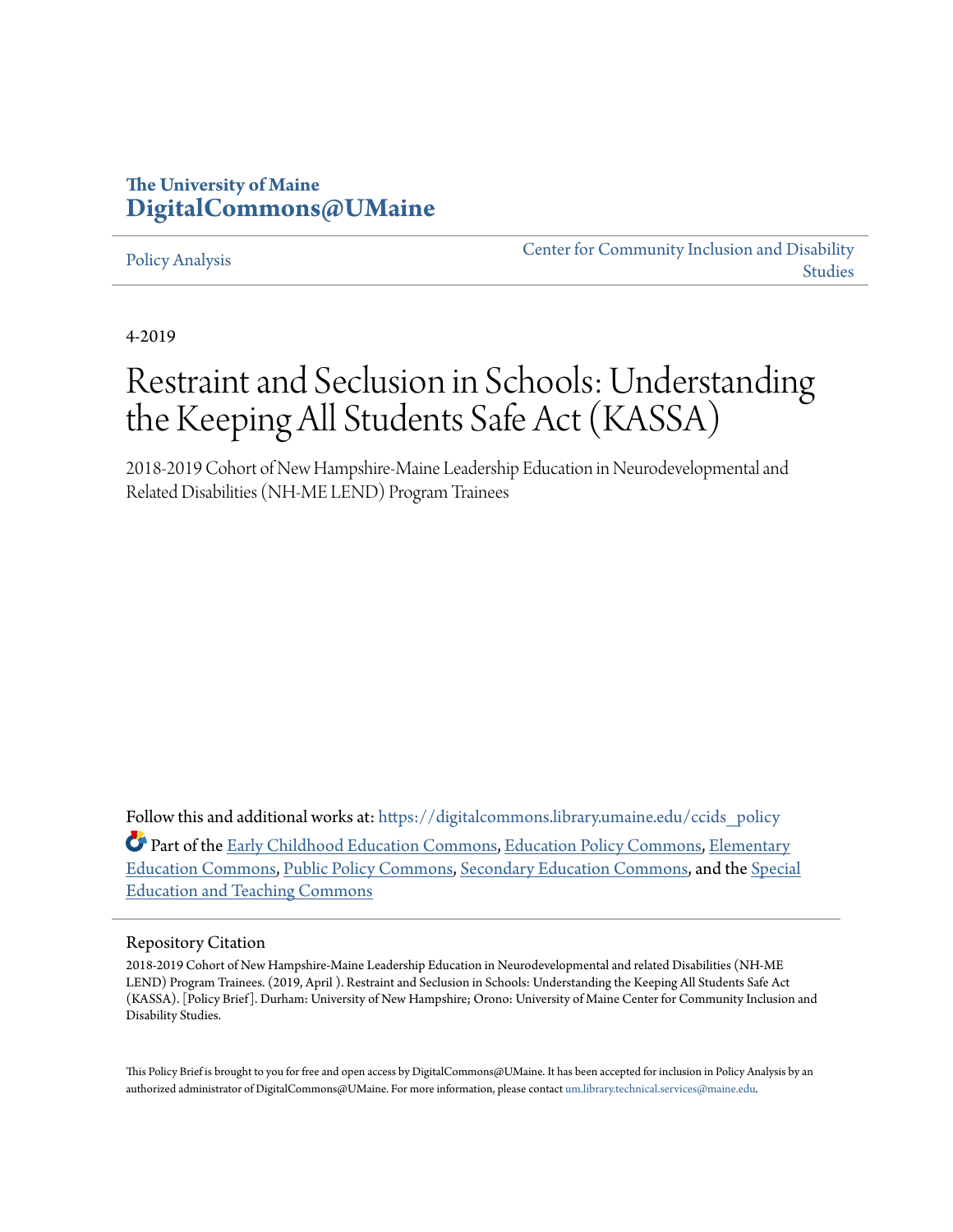

University of New Hampshire 55 College Road | Pettee Hall 103 Durham, NH 03824 phone: 603.862.0561 | fax: 603.862.0034 www.mchlend.unh.edu

### **POLICY BRIEF: Restraint and Seclusion in Schools: Understanding the Keeping All Students Safe Act (KASSA)**

Produced by the 2018-2019 Cohort of New Hampshire-Maine Leadership Education in Neurodevelopmental and Related Disabilities (NH-ME LEND) Program Trainees.

#### **What is the Issue?**

The use of restraint and seclusion for managing children's behaviors in schools has led to physical and psychological harm, and, in the most extreme cases, even death. For more than a decade, the level of research and concern regarding restraint and seclusion in schools has grown. The experience of being restrained and secluded in school can be traumatizing and life-altering, particularly for children with developmental, mental health, or intellectual disabilities. While adults and children in mental health and correctional facilities are protected by law from the unnecessary use of restraints and seclusion, no federal law protects our children in schools.

Restraint is defined as the act of preventing a student from moving freely. A physical restraint involves the immobilization of the head, body, and limbs by others. Mechanical restraints include duct tape, rope, chairs, and other devices that limit student movement. Seclusion is the involuntary confinement of a child within a space (e.g., classroom, closet, "quiet room," box).

Parents send children to school with trust and an expectation that they will be safe from harm. Yet federal and private studies indicated that students are experiencing more incidents of restraint, seclusion and injury. According to the Government Accountability Office (GAO), the majority of children who experience restraint and seclusion in schools are those with disabilities. During the 2013-2014 school year, more than 100,000 students were placed in seclusion or physically restrained. Of that population, two-thirds were children with disabilities.<sup>1</sup> GAO reports also indicate that children with disabilities and children of color are disproportionately likely to have these experiences.<sup>2</sup>

## **What Alternatives Exist?**

Restraint and seclusion in schools are viewed by professional standards as a measure of last resort to address an imminent threat to the safety of a student or others. Unfortunately, some schools are regularly using restraint and seclusion as a way to manage behavior rather than an emergency/ crisis response as it was originally intended. $3$ 

Highly restrictive and harmful behavior management techniques such as restraint and seclusion are simply not acceptable when better practices exist. Evidence-based practices exist that have proven effective for managing children's behavioral challenges, including positive behavior intervention and de-escalation techniques.<sup>4</sup> These approaches allow educators to handle behaviors more effectively while continuing to serve students in the least restrictive environment. Allowing restraint and seclusion to be included in Individualized Education Plans (IEP) for students in special education promotes these as routine practices, rather than measures of last resort.

## **Why is the Keeping All Students Safe Act (KASSA) Needed?**

In absence of a federal law, the regulation and application of restraint and seclusion varies widely from state to state, with 40 percent of states failing to have any laws or regulations to govern these practices. While some states have developed protections that align with or exceed what is proposed